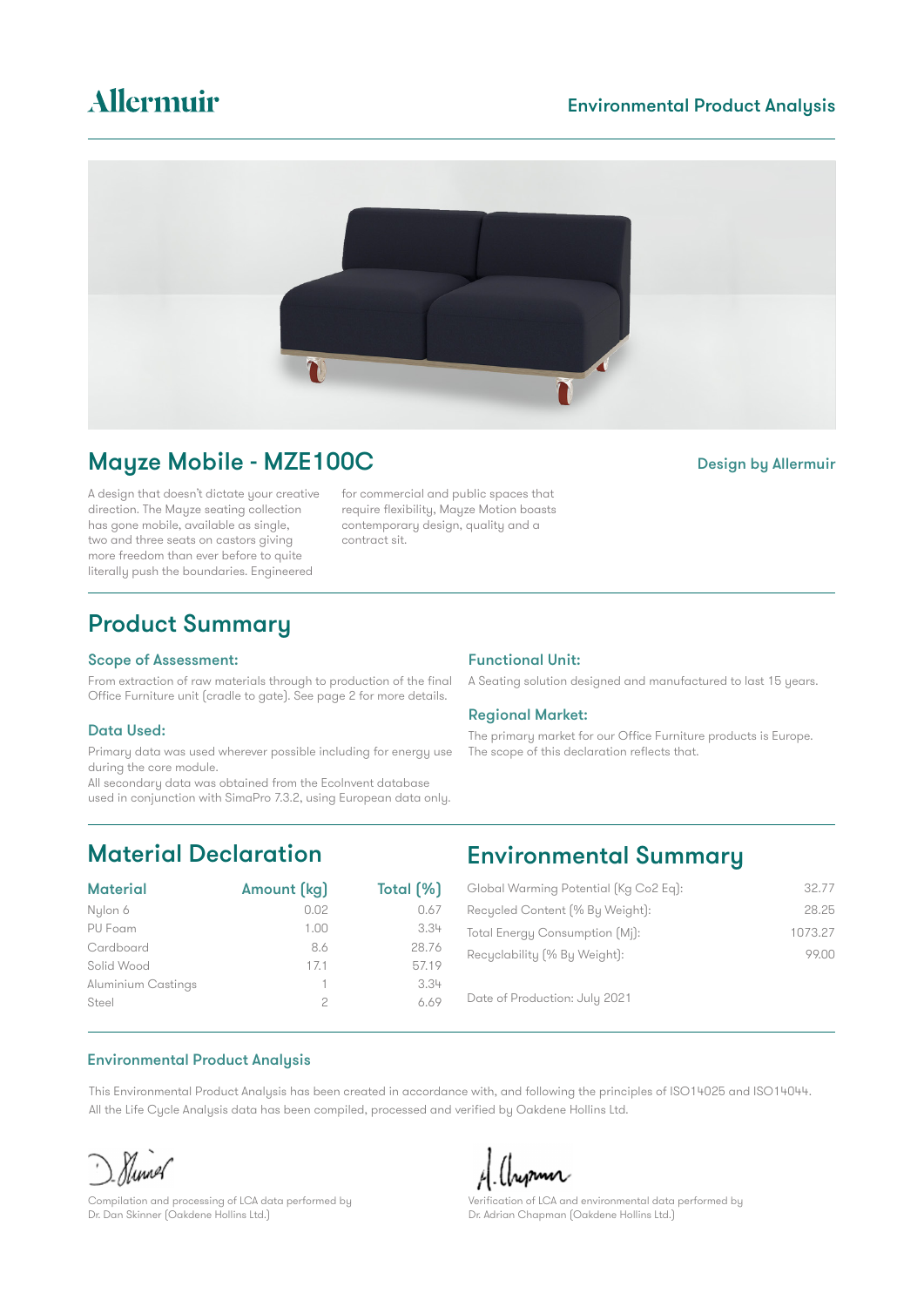## Sustain

The Senator Group has for many years acknowledged that the key word upon which to focus our attention is Sustainability rather than Recyclability in pure isolation.

Our business takes a truly holistic approach to the design, manufacture, supply and reclamation of our products. We see this as a cyclical process.

From design to manufacture, use and reclamation we aspire to minimise all environmental impacts of The Senator Group's products and processes.

We harvest the resources back from the retired products then

remanufacture or reintroduce the materials into our component manufacturers supply chain.

We believe in taking responsibility for our own actions ourselves, wherever possible, rather than relying on third parties, or abdicating

our responsibilities by offsetting. The process of Sustainability is a cyclical one we understand this and we actively pursue this in everything that we do.

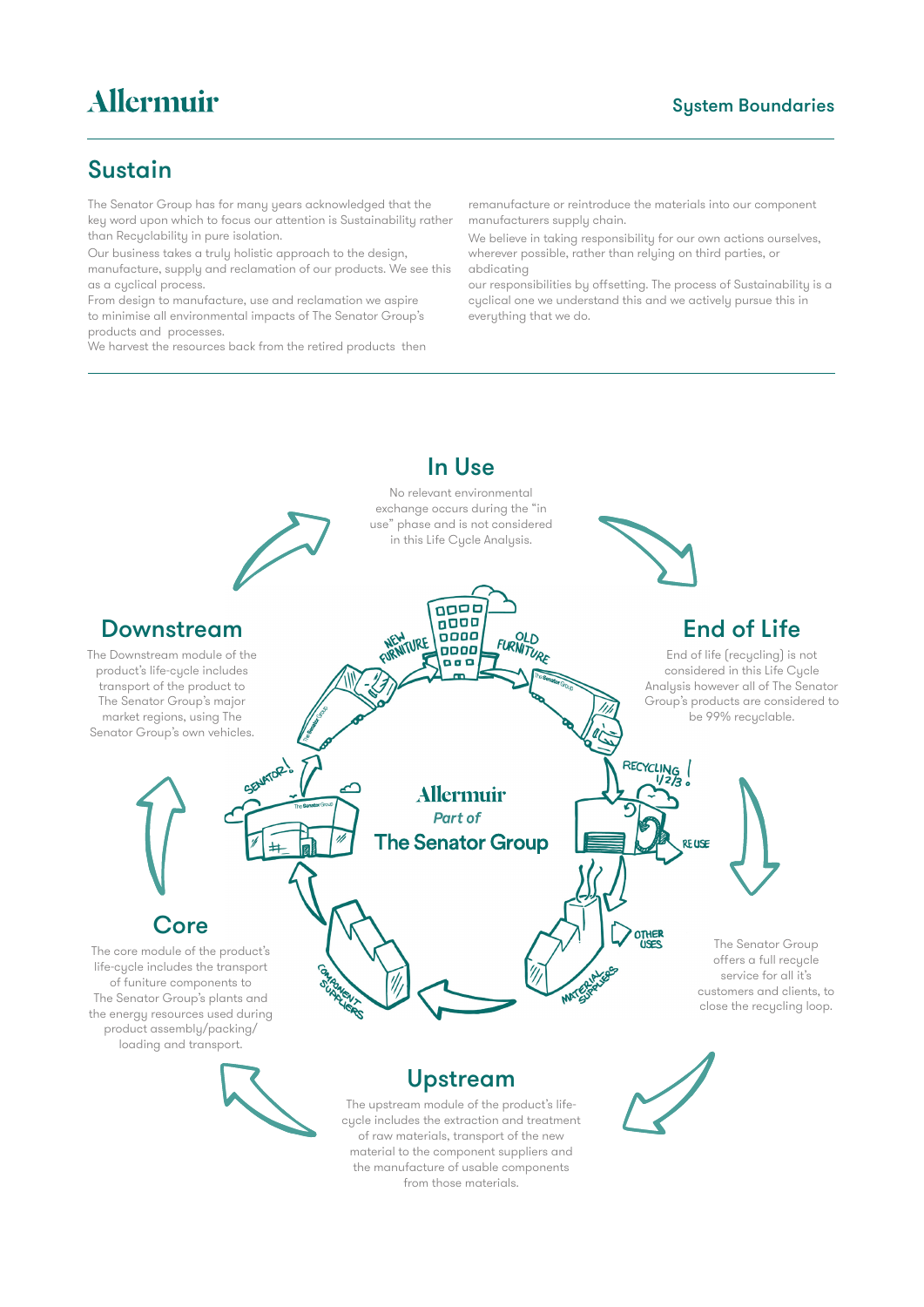## System Boundaries

# System Boundaries

| <b>Resource (Kg)</b> | <b>Upstream</b> | Core | Downstream | Total |
|----------------------|-----------------|------|------------|-------|
| From the Air         | 39.71           | 0.56 | 0.00       | 40.27 |
| From the Ground      | 29.78           | 9.73 | .40        | 40.91 |
| From The Water       | 0.00            | 0.00 | 0.00       | 0.00  |

# Energy Consumption

| Resource [MJ]             | <b>Upstream</b> | Core   | <b>Downstream</b> | Total   |
|---------------------------|-----------------|--------|-------------------|---------|
| <b>Biomass</b>            | 439.45          | 6.17   | 0.03              | 445.65  |
| Hydro                     | 13.30           | 2.05   | 0.17              | 15.52   |
| Solar                     | 0.02            | 0.00   | 0.00              | 0.02    |
| Wind                      | 1.18            | 0.60   | 0.01              | 1.79    |
| Non-Renewable Energy (MJ) | 474.50          | 119.44 | 16.35             | 610.29  |
|                           |                 |        |                   |         |
| Total                     | 928.45          | 128.26 | 16.56             | 1073.27 |
|                           |                 |        |                   |         |

# Environmental Impact Potential

| <b>Resource</b>                          | <b>Upstream</b> | Core | Downstream | <b>Total</b> |
|------------------------------------------|-----------------|------|------------|--------------|
| Global Warming (Kg CO2 Equivalents)      | 25.10           | 6.71 | 0.96       | 32.77        |
| Acidification (Kg SO2 Equivalents)       | 0.11            | 0.03 | 0.00       | 0.14         |
| Eutrophication (Kg PO43 Equivalents)     | 0.01            | 0.00 | 0.00       | 0.01         |
| Ozone Depletion (Kg CFC 11 Equivalents)  | 0.00            | 0.00 | 0.00       | 0.00         |
| Photochemical Smog (Kg C2H4 Equivalents) | 0.02            | 0.00 | 0.00       | 0.02         |

# Toxic Emissions

| Resource (Kg)   | <b>Upstream</b> | Core   | Downstream | Total  |
|-----------------|-----------------|--------|------------|--------|
| From the Air    | 34.16           | 250.76 | 93.96      | 378.89 |
| From the Ground | 0.02            | 0.03   | 0.01       | 0.06   |
| From The Water  | 3.11            | 4.21   | 1.40       | 8.72   |

# Recycled Content

| <b>Material</b>    | <b>Recycled Content of</b><br>Material (% by weight) | <b>Recycled Content In</b><br>Product (% by weight) |
|--------------------|------------------------------------------------------|-----------------------------------------------------|
| <b>Material</b>    | Amount                                               | <b>Percent of Total</b>                             |
| Cardboard          | 75.00                                                | 21.75                                               |
| Aluminium Castings | 100.00                                               | 3.00                                                |
| Steel              | 50.00                                                | 3.00                                                |

Total 28.25